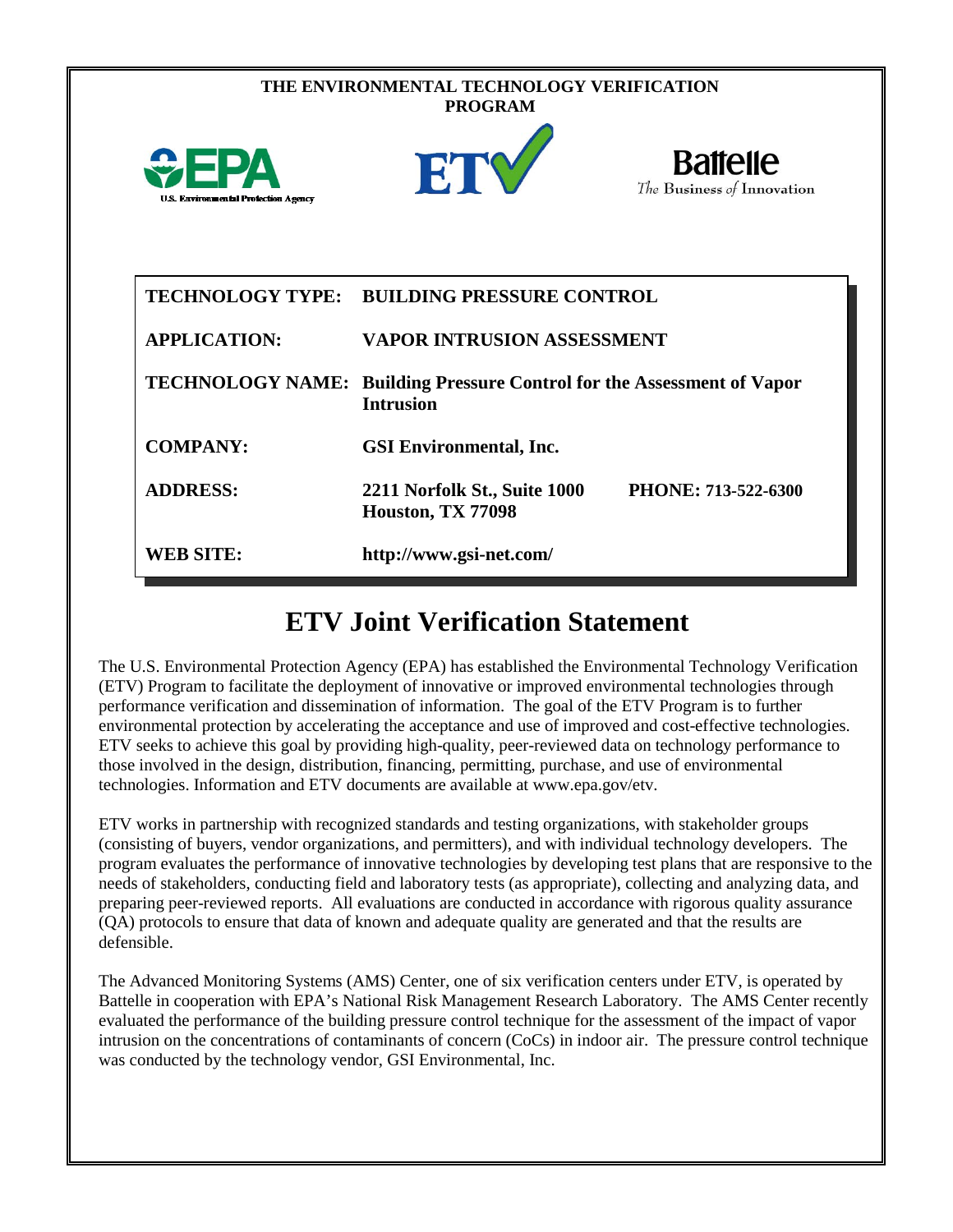## **VERIFICATION TEST DESCRIPTION**

Vapor intrusion is the migration of volatile chemicals from the subsurface (from soils and/or groundwater) into the air of overlying buildings. Adverse health effects may result from inhalation exposure to certain CoCs such as the volatile organic compounds trichloroethylene (TCE), 1,1-dichloroethylene (1,1-DCE), tetrachloroethylene (perchloroethylene, PCE), and benzene. Reducing or controlling the risk to human health related to inhalation exposure to CoCs due to vapor intrusion is the stated goal of many regulatory and governmental agencies. However, the ubiquity of background sources of CoCs typically confounds efforts to attribute measured indoor air CoC concentrations to vapor intrusion. The objective of this verification test was to generate performance data on the use of the building pressure control technique as a method to understand the impact of vapor intrusion on the concentrations of CoCs in indoor air. The data generated from this verification test are intended to provide organizations and users with information on the ability of such a methodology to assess vapor intrusion impacts.

This verification test was conducted at two different buildings, the Arizona State University Vapor Intrusion Research House (the ASU House) near Hill Air Force Base in Layton, UT, and at Building 107 at Naval Air Station Moffett Field, near Palo Alto, CA (Moffett Field Building 107). These sites were selected in large part because VI is a known concern at both buildings. Testing was conducted at the ASU House from Monday, October 4 through Thursday, October 7, 2010, and at Moffett Field Building 107 from Sunday, October 31 through Wednesday, November 3, 2010. Beginning late in the afternoon on the first day of testing, and lasting over the next three consecutive days, each building was maintained for 24 hours at each of three pressure conditions: baseline (no pressure perturbation), induced negative pressure, and induced positive pressure.  $SF<sub>6</sub>$ tracer gas was released at each building over the entire testing interval to measure building ventilation rates. Moreover, the cross-foundation sub-slab differential pressure was measured over the entire test interval, as was the indoor/outdoor differential pressure (the pressure across the building envelope). Each differential pressure measurement was performed using a separate calibrated real-time differential pressure instrument. During all testing interior doors remained open, the fan to induce the appropriate pressure perturbation was kept running, exterior windows were closed, but building egresses were not controlled and building occupants were allowed to come and go freely. During the first 12 hours at each pressure condition, the building atmosphere was allowed to come to equilibrium, after which the next 8 to 12 hours was taken to characterize the concentrations of various species in indoor air, ambient air, and sub-slab gas in and around each building.

Beginning on the morning of the second, third and fourth days of testing; corresponding to October 5, 6, and 7 at ASU House and November 1, 2, and 3 at Moffett Field Building 107; and corresponding to baseline, induced negative pressure, and induced positive pressure conditions, respectively; indoor air, ambient air and sub-slab gas was sampled to measure various  $CoCs$ ,  $SF<sub>6</sub>$ , and radon. Three discrete indoor air and sub-slab samples were collected at spatially distributed locations. Specific indoor sampling points were selected as a compromise between attaining spatial representativeness while minimizing disturbance to building occupants and activities. Ambient sampling locations were selected nominally upwind of the test building, away from obvious sources of CoCs.

In order to characterize the concentrations of CoCs,  $SF_6$ , and radon in indoor air and ambient air, several different types of air samples from inside and outside the building were collected and analyzed. While the building was under each of the three pressure conditions, indoor air concentrations of CoCs,  $SF<sub>6</sub>$ , and radon were measured at three different spatially distributed locations throughout the building and at a single outdoor location. Sampling commenced in the early morning and ended in the early afternoon on each day. For analysis of CoCs and  $SF<sub>6</sub>$ , 8hour time-integrated samples were collected into evacuated stainless steel sampling canisters. For radon, grab samples were collected in the early afternoon into polyvinyl fluoride bags.

Concentrations of CoCs,  $SF_6$ , and radon were also measured in sub-slab gas. CoCs and  $SF_6$  were collected as single grab samples at each sub-slab sampling point into individual evacuated stainless steel canisters. Sub-slab radon was measured using a near real-time instrument. These samples were taken in the afternoon on days 2, 3, and 4 of testing.

At the completion of each test day, canister samples were shipped by common carrier to Columbia Analytical Services (Simi Valley, California) for analysis of CoCs and SF<sub>6</sub>, and the polyvinyl fluoride bags were similarly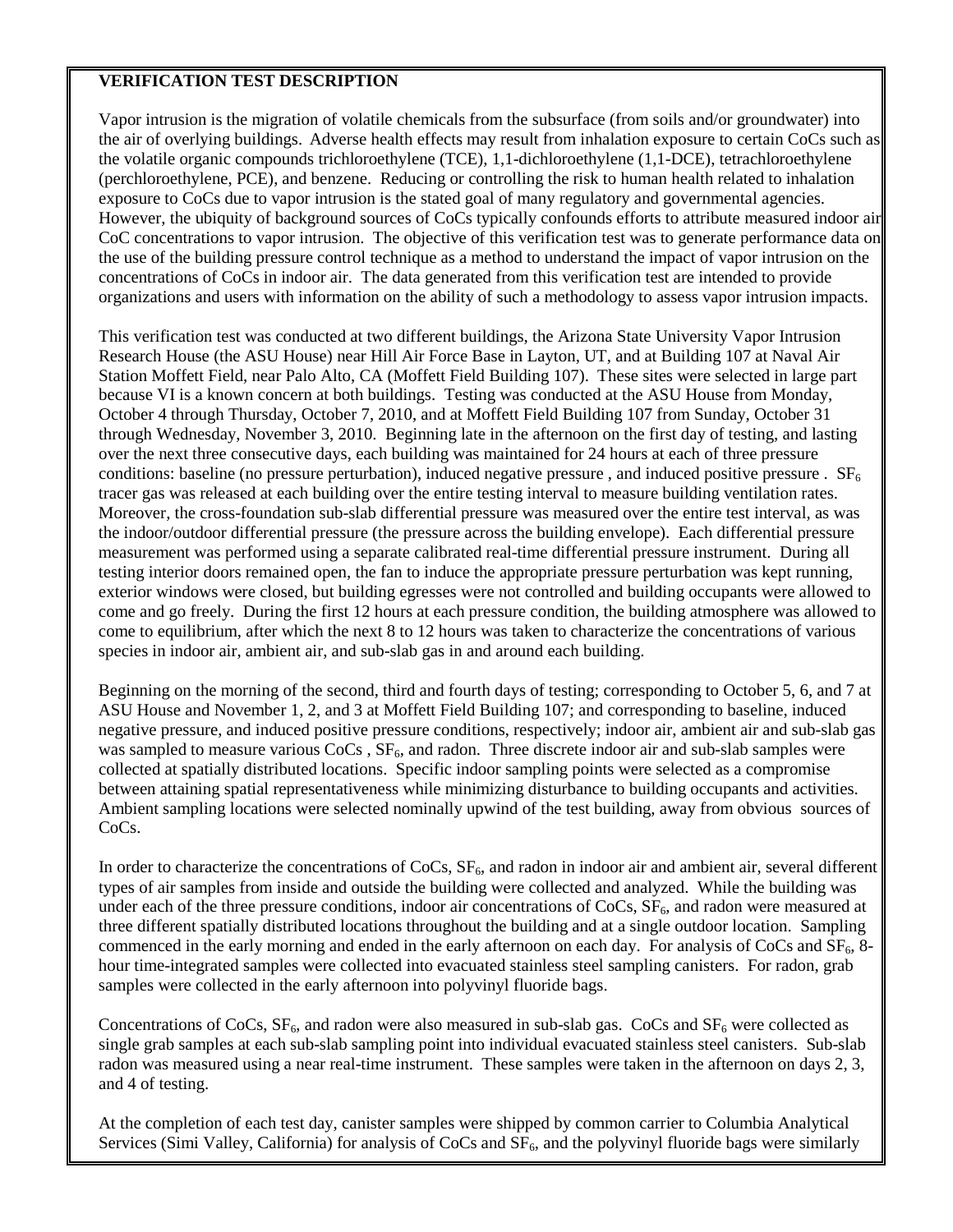shipped to the University of Southern California, Department of Earth Sciences for radon analysis. Analysis of canister samples for CoCs was performed using cryogenic preconcentration GC/MS according to the procedures outlined in EPA Compendium Method TO-15, with TO-15 scan for CoCs in sub-slab gas and TO-15 with selected ion monitoring for CoCs in indoor air and ambient air. Canister samples for  $SF<sub>6</sub>$  were analyzed using GC with electron capture detection according to procedures in National Institute of Occupational Safety and Health Method 6602. Radon concentrations were measured by way of alpha scintillation counting.

The pressure control technique was evaluated using the following types of performance parameters.

- Decision-making support
- Comparability
- Operational factors

In general, the goal of implementing the building pressure control method is to obtain a better understanding of vapor intrusion in a building. If the control of building pressure results in clear changes in building conditions, such as indoor/outdoor differential pressures and concentrations of radon and CoCs, then the pressure control method may yield results that are useful for decision-making (i.e., is vapor intrusion a concern for this building?). The effectiveness of the building pressure control method to support decision-making was evaluated using the following three metrics.

- 1. Building pressure differential: Did the pressure control method control building pressure?
- 2. Vapor intrusion enhancement and reduction: Did the pressure control method increase the mass discharge of radon from subsurface sources through the building foundation under induced negative pressure conditions and/or decrease the mass discharge of radon from subsurface sources through the building foundation under induced positive pressure conditions?
- 3. Fractional contribution of vapor intrusion to indoor CoC concentrations  $(F<sub>VI</sub>)$ : Did the pressure control method provide an improved understanding of the contribution of vapor intrusion to the concentration of individual CoCs detected in indoor air?

Additional support to decision-makers was also provided by qualitative trends, with respect to changes in building pressure, in concentrations of compounds in indoor air, as well as trends in the changes of compound mass discharges.

Beyond the three metrics comprising decision-making support, the performance metric of comparability was assessed for the pressure control technique as the similarity of the indoor/outdoor differential pressures achieved under induced negative pressure and positive pressure conditions at each of two buildings. The final performance metric was comprised of an assessment of operational factors such as ease of implementation of the pressure control technology, the expertise required to carry out the field work and interpret the results, and costs to perform the testing.

QA oversight of the verification testing was provided by Battelle, Naval Facilities Engineering Command (NAVFAC) Atlantic, and EPA. NAVFAC Atlantic QA staff conducted a technical systems audit during testing at both buildings, and also conducted two audits of data quality of at least 10% of the test data. This verification statement, the full report on which it is based, and the Quality Assurance Project Plan for this verification test are available at [www.epa.gov/etv.](http://www.epa.gov/etv)

# **TECHNOLOGY DESCRIPTION**

Intentionally inducing negative pressure or positive pressure in a building by use of a fan to drive indoor air out of the building, or ambient air into the building, should either enhance or reduce vapor intrusion, respectively. This is the conceptual basis for the building pressure control technique.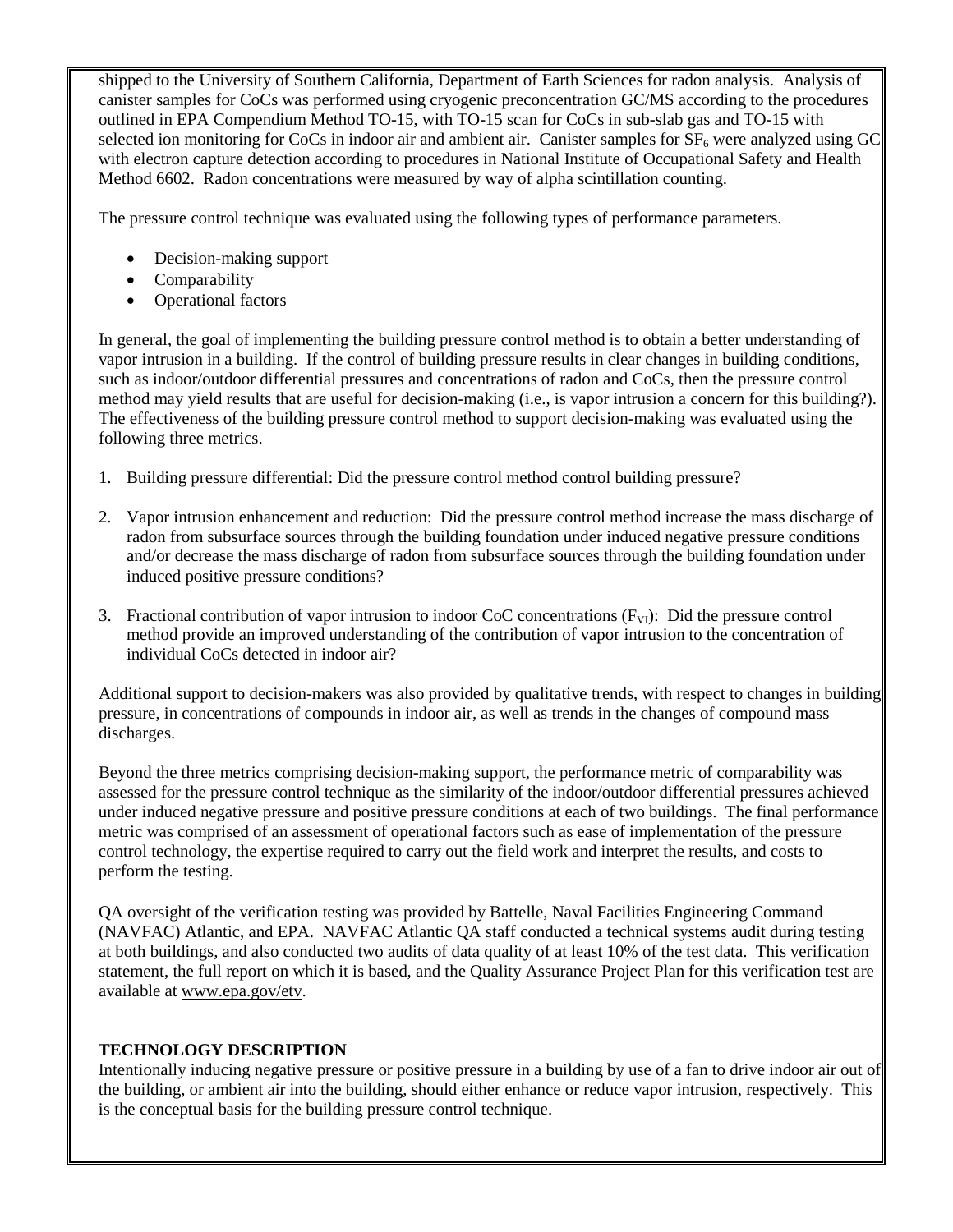Implementation of the building pressure control technique for the assessment of the impact of vapor intrusion on the indoor air at a given building takes place over approximately 3½ days. Over the first half day, the building is prepared for testing. Over the next 24 hours, the building is maintained under baseline pressure in which the building pressure is not intentionally manipulated. Over the following 24 hours, a negative pressure is induced in the building. Over the final 24 hours, a positive pressure is induced in the building. To accomplish building pressurization and depressurization, windows, and other openings are closed and a fan is installed in a doorway or window.

During each 24 hour period of baseline, induced negative pressure, and induced positive testing, a known concentration of the inert tracer gas,  $SF<sub>6</sub>$ , is released at a known flow rate from a centralized location in the building. To the extent possible, interior doors remain open throughout testing to enhance mixing of the indoor air. Using the known flow rate of  $SF_6$  and measurements of indoor  $SF_6$  concentrations, the flow rate of ambient air into the building, that is, the building's ventilation rate may be determined. The indoor/outdoor differential pressure is measured using a real-time instrument.

Finally, several different types of air samples from inside and outside the building – for indoor air and ambient air, respectively – are also collected and analyzed to characterize concentrations of various CoCs,  $SF<sub>6</sub>$ , and radon. Gas samples for analysis of CoCs and  $SF<sub>6</sub>$  are collected into stainless steel sampling canisters whereas samples for radon analysis are collected into polyvinyl fluoride bags. While the building is under each of the three pressure conditions, concentrations of CoCs,  $SF<sub>6</sub>$ , and radon are measured at three different spatially distributed locations throughout the building and at a single outdoor location. Canisters and polyvinyl fluoride bags are delivered to separate off-site contract analytical laboratories for gas analysis. Note that for routine application of the technology, sub-slab sampling is not required.

## **VERIFICATION RESULTS**

The verification of the pressure control technique for the assessment of vapor intrusion is summarized below.

#### *Building Pressure Differential*

For both buildings, the building pressure control method achieved a measureable negative pressure gradient under induced negative pressure both across the building envelope (the indoor/outdoor differential pressure) and the building foundation, as well as a measureable positive pressure gradient across the building envelope and building foundation under induced positive pressure. Furthermore, during each of the pressure perturbations at the two buildings, the mean indoor/outdoor differential pressures were either below (under induced negative pressure) or above (under induced positive pressure) the target pressure of -1 Pa and 1 Pa, respectively. These results indicate that some degree of building pressure control was achieved under both pressure perturbation conditions at both buildings.

#### *Vapor Intrusion Enhancement and Reduction*

At both buildings, the building pressure control method had the expected qualitative effect on the mass discharge of radon from subsurface sources through the building foundation. That is, under induced negative pressure, the mass discharge of radon from subsurface sources through the building foundation increased compared to baseline, indicating that radon vapor intrusion had been enhanced; and under induced positive pressure, the mass discharge of radon from subsurface sources through the building foundation decreased compared to baseline, indicating that radon vapor intrusion had been reduced. However, in none of these four cases (negative pressure and positive pressure comparisons to baseline at two buildings) was the difference in mass discharges found to be statistically significant – due to the large estimated errors in the measured radon mass discharges. Radon concentrations in indoor air and ambient air under induced positive pressure were also compared to ascertain if radon vapor intrusion had been stopped under induced positive pressure. For both buildings, indoor air and ambient air radon concentrations were not found to be statistically different, indicating an absence of radon vapor intrusion under induced positive pressure.

# *Fractional Contribution of Vapor Intrusion to Indoor CoC Concentrations*

The pressure control method had the expected qualitative effect on CoC concentrations in indoor air. For both radon (that has a known subsurface source) and the CoCs with expected subsurface sources (TCE, 1,1-DCE, and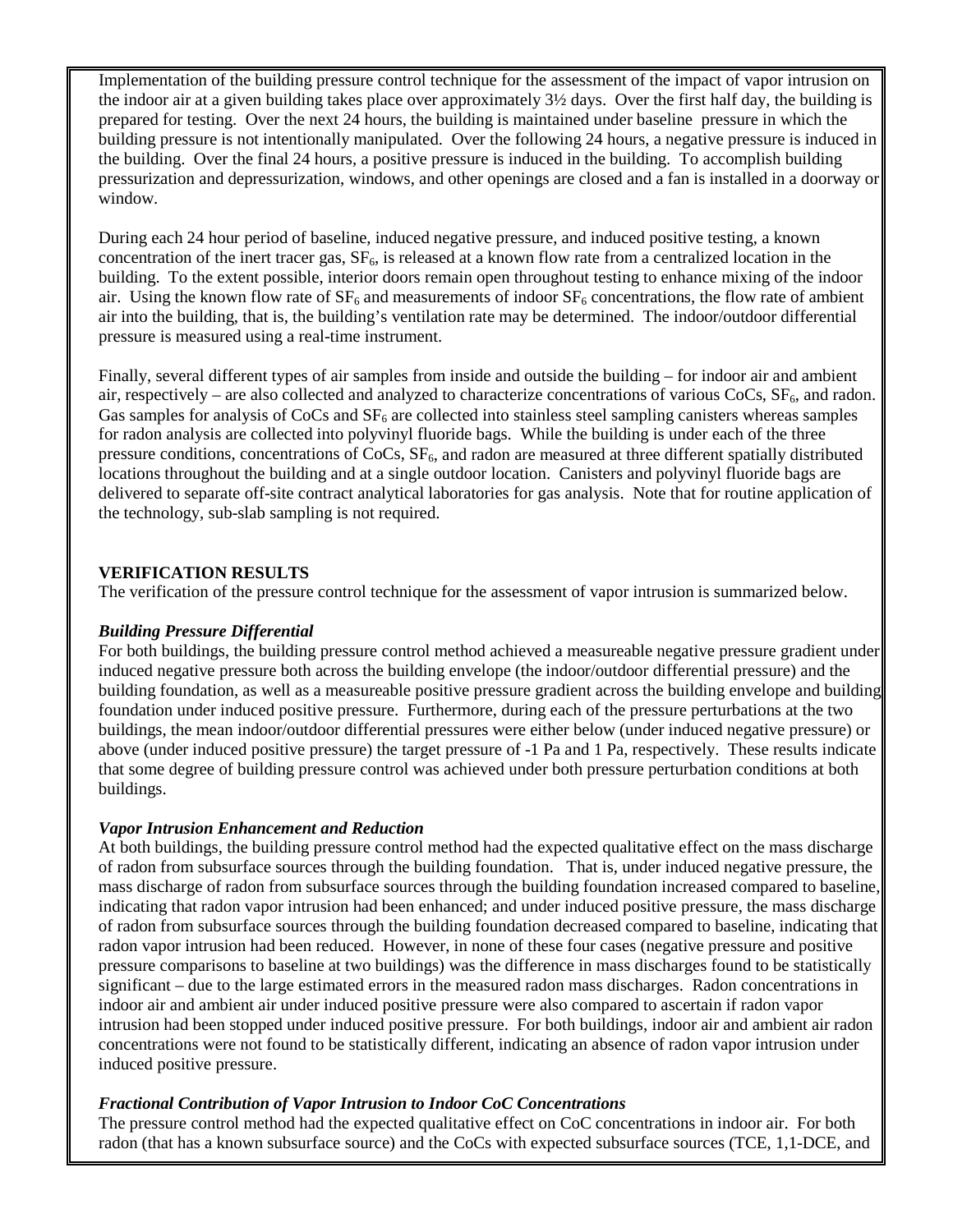PCE), concentrations in IA were greater than in ambient air under induced negative pressure, but similar to concentrations in ambient air under induced positive pressure. For the CoCs without expected subsurface sources (benzene and toluene), concentrations in indoor air were similar to concentrations in ambient air for all pressure conditions. Similar trends were seen in mass discharges: mass discharges of the CoCs with expected subsurface sources varied under application of the building pressure control technique similarly to radon, but compounds without expected subsurface sources had a pattern different than radon under pressure perturbation. The building pressure control technique generated less definitive quantitative results.  $F_{VI}$  is the fraction of the measured indoor air concentration of a given CoC (under baseline conditions) that is due to vapor intrusion. By definition,  $F_{VI}$  is expected to be between 0 and 1 (i.e., between 0% and 100% of the CoC concentration in indoor air is attributable to vapor intrusion). Under each induced pressure condition, and at both buildings, a total of 16  $F_{VIS}$  were calculated: for the two CoCs expected to have subsurface sources – TCE and 1,1-DCE at ASU House and TCE and PCE at Moffett Field Building 107 – and for two CoCs expected only to have indoor/ambient sources – benzene and toluene at both buildings (2 buildings  $\cdot$  2 pressure conditions  $\cdot$  4 CoCs). F<sub>VI</sub> values of less than zero or greater than one are indicative of either variability in the dataset used for the calculations or incorrect model assumptions. Of the 16  $F_{VI}$  values, five were greater than one and three were less than zero. In addition, the Monte Carlo uncertainty analysis indicated that uncertainties in the  $F_{VI}$  values are likely larger than calculated values. Nonetheless, the F<sub>VI</sub> values for the two CoCs with expected subsurface sources were close to or greater than one in seven of eight cases, and the  $F_{VI}$  values for the two CoCs without expected subsurface sources were close to or less than zero in seven of eight cases. In general, the variability in measured concentrations limited the quantitative interpretation of the  $F_{VI}$  values.

#### *Comparability*

The comparability of the building pressure differential achieved at the two buildings was assessed as the relative percent difference between the mean pressure differentials measured under both induced negative pressure and induced positive pressure. Relative percent differences were 71% and 116% under induced negative and positive pressures, respectively. In general, lower relative percent differences indicate better comparability. Thus, while pressure control was achieved at both buildings, the magnitude of the induced pressure gradients varied, most likely due to differences in building characteristics such as heating, ventilating and air conditioning systems. Moreover, implementation of the pressure control method in only two buildings provided a limited dataset for evaluation of comparability.

#### *Operational Factors*

A minimum of two people were required to execute the field work, and at least one of these personnel must have the experience and specialized knowledge in indoor and outdoor air sampling, the use of analytical instrumentation required for a typical vapor intrusion field investigation, and the ability to install sub-slab sampling points. No detailed instruction manual or written guidance was available that provided guidance on how to execute various test procedures; however, such guidance is expected to be available in the future. Settings on one pressure differential measurement instrument had to be reconfigured during the test; no issues were encountered with the real-time radon instruments. No canisters (out of 47) were rejected during pre-sampling integrity checks (based on pressures as received). The pressures did increase (i.e., the vacuum decreased) in three canisters (out of 47; 6%) after sampling and before analysis, indicating that these samples had been slightly diluted with gas of unknown composition. Two polyvinyl fluoride bags (out of a total 48; 4%) failed presampling checks and were not used; these failures did not impact study outcomes. One bag (out of 48; 2%) arrived at the analytical laboratory at a lower volume than the others, potentially indicating a leak.

For the routine implementation of the technology at a given site, the field work is expected to require approximately 80 person-hours  $(2 \text{ staff} \cdot 4 \text{ days} \cdot 9 \text{ hours/day})$ . Additional costs would include travel and expenses, as well as time for data evaluation and reporting after the field work is completed. One differential pressure instrument (\$1,500) is required to perform the indoor/outdoor monitoring. The cost for laboratory analysis of the basic set of canisters (for CoCs and  $SF<sub>6</sub>$ ) and polyvinyl fluoride bags (radon) samples is approximately \$6,000, including media and shipping. This cost covers analysis of 9 IA samples, 3 ambient air samples, and two field duplicates. Note that sub-slab sampling is not required for routine implementation of this technology.